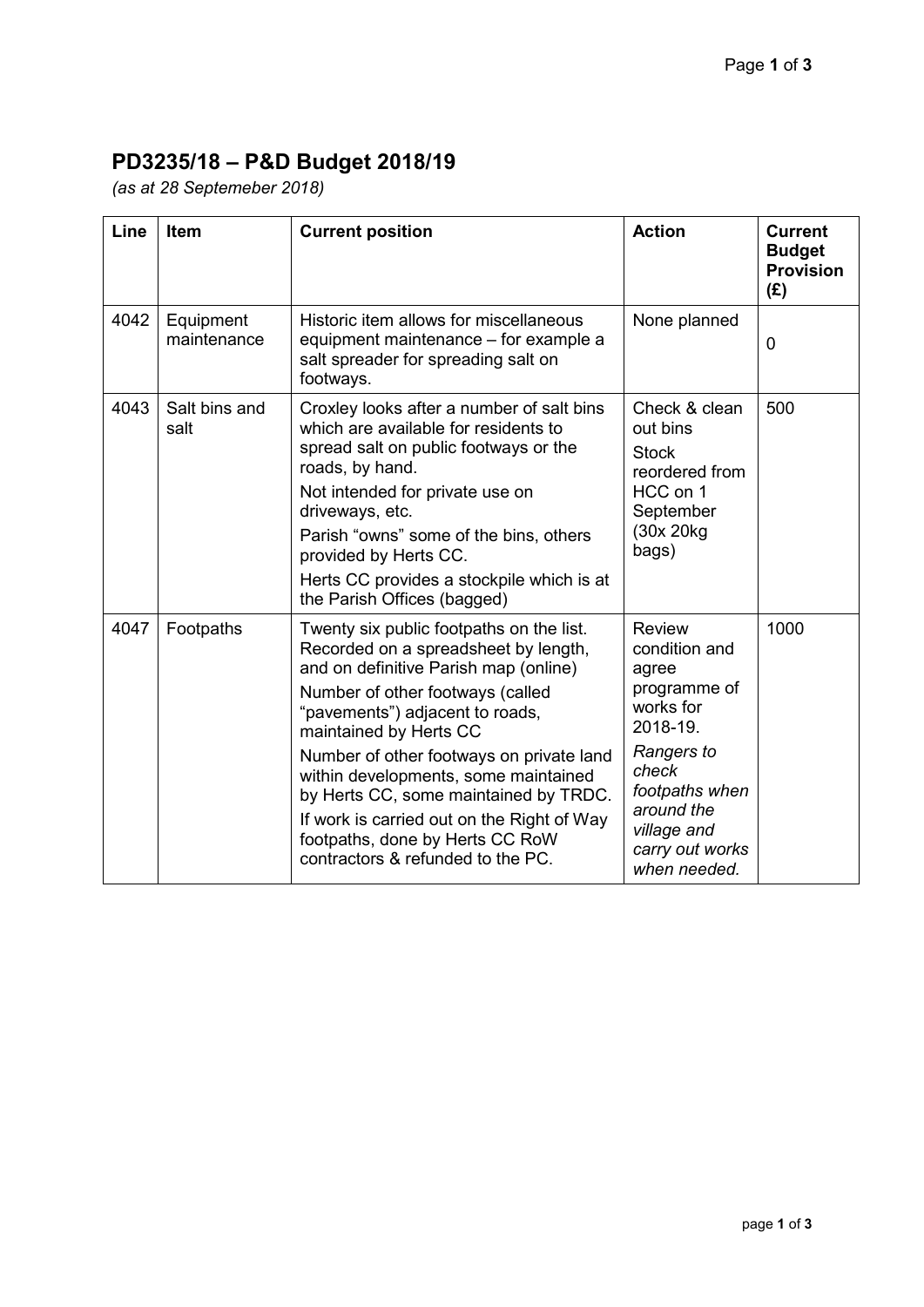| Line | Item                                                 | <b>Current position</b>                                                                                                                                                                                                                                                                                                                                                           | <b>Action</b>                                                                                                                                                                                                                       | <b>Current</b><br><b>Budget</b><br><b>Provision</b><br>(E) |
|------|------------------------------------------------------|-----------------------------------------------------------------------------------------------------------------------------------------------------------------------------------------------------------------------------------------------------------------------------------------------------------------------------------------------------------------------------------|-------------------------------------------------------------------------------------------------------------------------------------------------------------------------------------------------------------------------------------|------------------------------------------------------------|
| 4056 | <b>Street Trees</b>                                  | Steve Drury (Herts CC & TRDC<br>councillor) has some funding in locality<br>budget but no one has come back to the<br>Parish Council to request trees.<br>S96 of the Highways Act can be used to<br>delegate powers to PC, but not so far.<br>Need a programme to install and<br>maintain street trees. PC does already<br>maintain some replacement trees (e.g. on<br>Dover Way) | Develop a<br>programme for<br>2018-19 (Cllr<br>Wallington)<br><b>CGPC still</b><br>awaiting a<br>response from<br>the Highways<br>Liaison Officer<br>regarding<br>planting new<br>trees during<br>the autumn<br>planting<br>season. | 2000                                                       |
| 4702 | Community<br>Bus                                     | Information published on website under<br>http://www.croxleygreen-<br>pc.gov.uk/index.php/information/travel-<br>home/parish-bus-service                                                                                                                                                                                                                                          | None planned<br>(?)                                                                                                                                                                                                                 | 6900                                                       |
|      | <b>Road Safety</b><br><b>Works</b>                   | Moribund (?)                                                                                                                                                                                                                                                                                                                                                                      | None planned<br>(?)                                                                                                                                                                                                                 | $\overline{0}$                                             |
| 4965 | Neighbourhood<br>Plan                                | Working Group led by Cllr Chris Mitchell<br>Information published on website under<br>http://www.croxleygreen-<br>pc.gov.uk/index.php/information/planning-<br>development/neighbourhood-plan                                                                                                                                                                                     | <b>External NP</b><br>Examiner has<br>finalised her<br>report<br>recommending<br>that the NP<br>goes to<br>Referendum.                                                                                                              | 2000                                                       |
| 4965 | Community<br>Plan<br>publication                     | Working Group wound up Feb 2017<br>Being taken forward as a "strategic<br>business plan"                                                                                                                                                                                                                                                                                          | <b>Publish Annual</b><br>Report                                                                                                                                                                                                     | $\mathbf 0$                                                |
| 4966 | Neighbourhood<br>Plan (CDF)                          | Independent account for paying<br>consultants fees from a grant (expended)                                                                                                                                                                                                                                                                                                        | No further<br>action                                                                                                                                                                                                                | $\mathbf 0$                                                |
|      | Roadside<br>clutter removal                          | Moribund (?)                                                                                                                                                                                                                                                                                                                                                                      | None planned                                                                                                                                                                                                                        | $\mathbf 0$                                                |
| 4968 | Carbon<br>footprint<br>reduction /<br>sustainability | Initiative proposed by Cllr Mitchell<br>Draft wording for website has been<br>prepared. Awaiting a suitable graphic to<br>be available to visually interpret the text.                                                                                                                                                                                                            | Awaiting<br>graphics.                                                                                                                                                                                                               | 250                                                        |